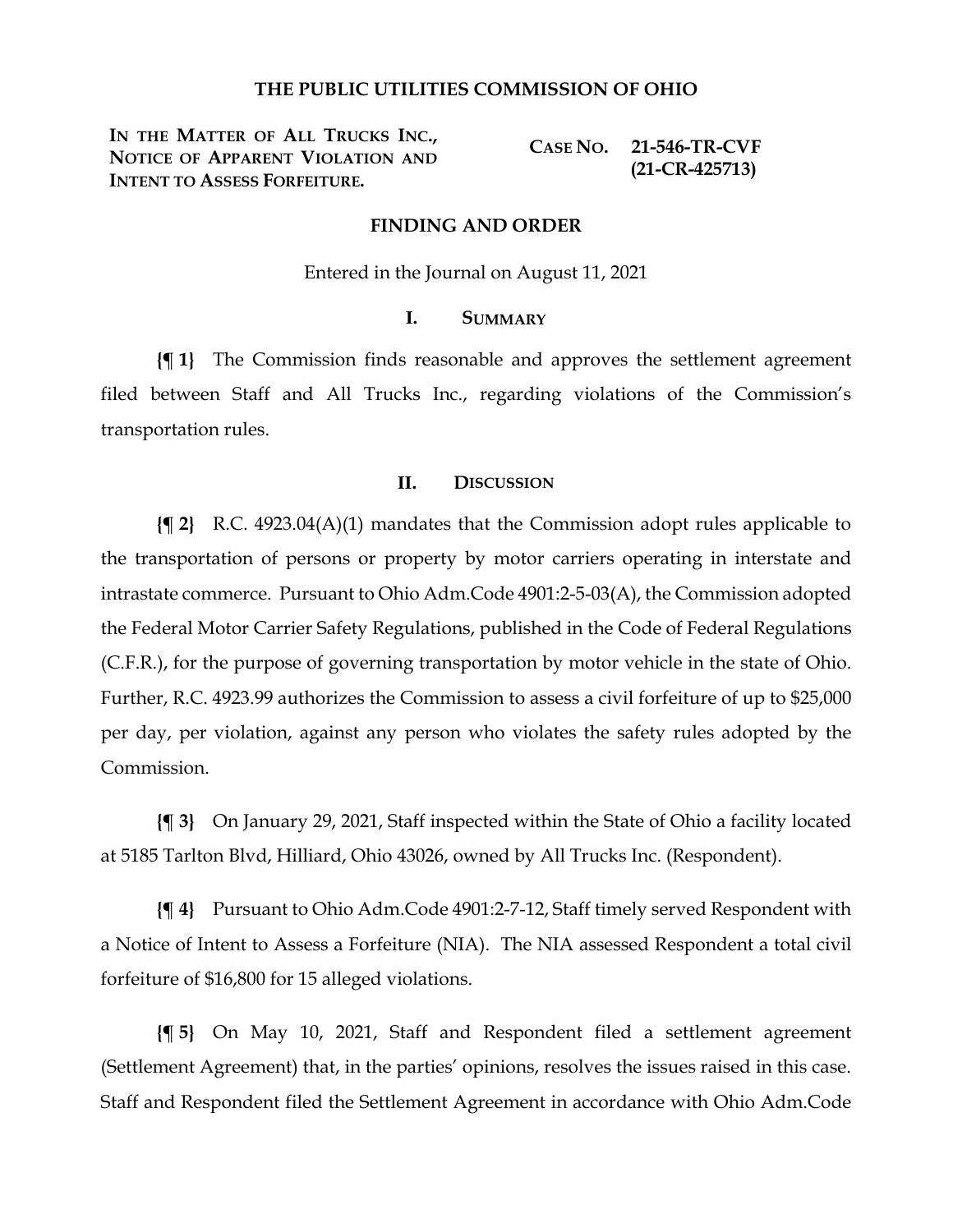4901:2-7-11(C), which requires settlement agreements providing for the payment of forfeitures of \$5,000 or more for any violation to be approved by order of the Commission. The following is a summary of the conditions agreed to by the parties; it is not intended to replace or supersede the Settlement Agreement.

- A. Respondent agrees to violations of 49 C.F.R. §§ 382.303(a), 382.303(b), 382.303(d)(1), 382.303(d)(2), 382.701(b)(1), 382.701(a), 382.711(b), 383.37(b), 391.51(a), 391.51(b)(2), 392.2, 395.8(a)(1), 395.8(e)(1),  $395.8(k)(1)$ , and  $396.3(k)$ . The Respondent recognizes that these violations may be included in Respondent's history of violations insofar as they may be relevant for the purposes of determining penalty actions for future violations.
- B. The Respondent has provided proof sufficient to Staff that it has a compliance plan in place to correct the violations found in this inspection. Staff therefore agrees to reduce the forfeiture amount from \$16,800 to \$12,840. Respondent agrees to pay a total civil forfeiture of \$12,840 for the violations.
- C. The Respondent shall pay the \$12,840 civil forfeiture within 30 days after the Commission's order approving the Settlement Agreement. The payment shall be made by certified check or money order payable to "Treasurer State of Ohio," and it shall be mailed to PUCO, Attn: CF Processing, 180 E. Broad St., 4th Floor, Columbus, OH 43215-3793. Case Nos. 21-CR-425713 and 21-546-TR-CVF should appear on the face of the certified check or money order.
- D. The Settlement Agreement shall not be effective until adopted by the Commission. The date of the Order adopting the Settlement Agreement shall be considered the effective date of the Settlement Agreement.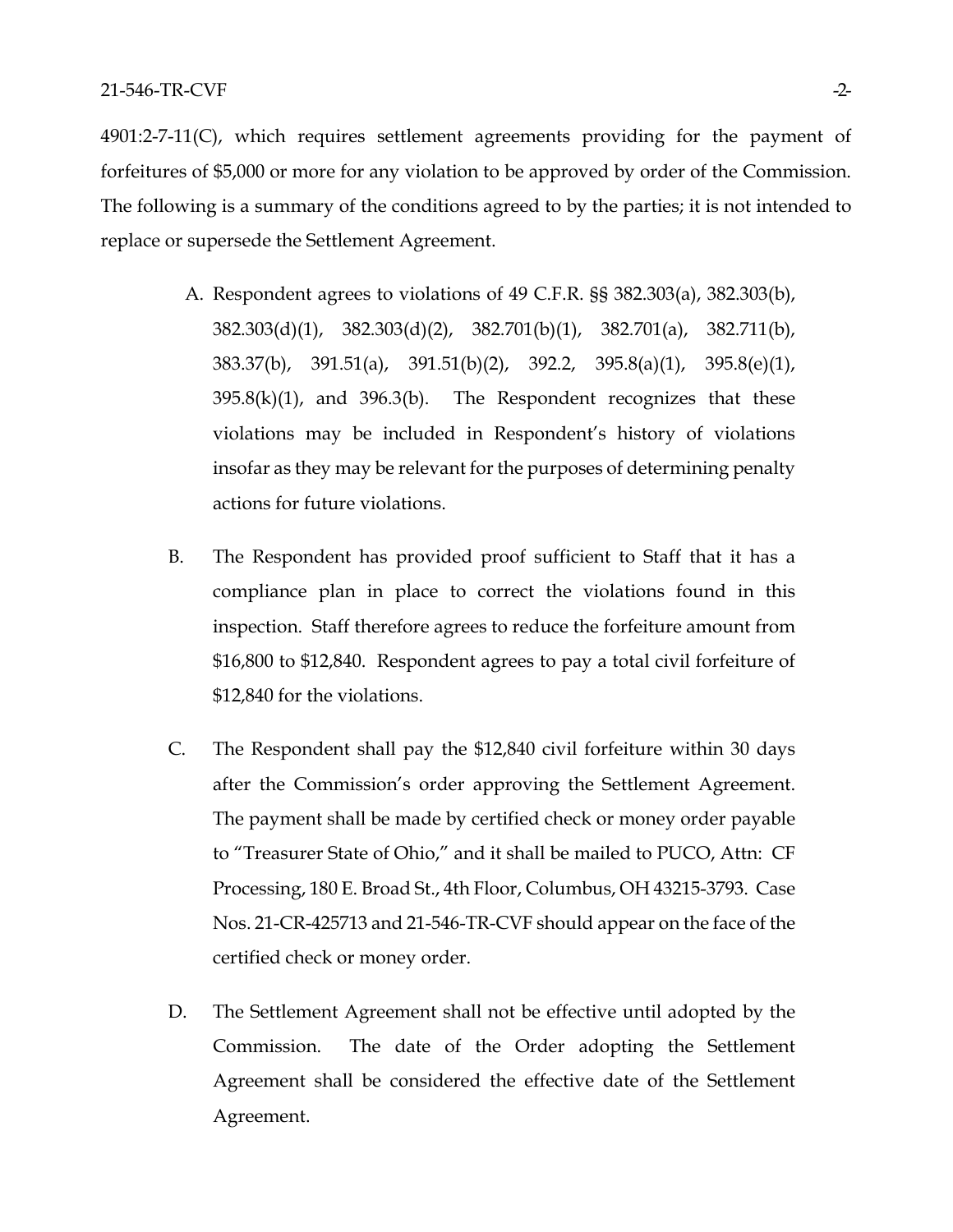E. The Settlement Agreement is made in settlement of all factual or legal issues in the case. It is not intended to have any effect whatsoever in any other case or proceeding, except as described in Paragraph A of the Settlement Agreement.

**{¶ 6}** The Commission notes that in accordance with Ohio Adm.Code 4901:2-7- 14(D), if the respondent fails to comply with the provisions of the Settlement Agreement for a period exceeding 30 days, Respondent shall be in default and shall be deemed to have admitted the occurrence of the violations and waived all further right to contest liability for the forfeiture originally assessed by Staff.

**{¶ 7}** The Commission finds that the Settlement Agreement submitted in this case is reasonable. Therefore, the Settlement Agreement shall be approved and adopted in its entirety.

#### **III. ORDER**

**{¶ 8}** It is, therefore,

**{¶ 9}** ORDERED, That the Settlement Agreement submitted in this case be approved and adopted in its entirety. It is, further,

**{¶ 10}** ORDERED, That Respondent pay the civil forfeiture of \$12,840 in accordance with the Settlement Agreement. Payment can be made via the Commission website or by check or money order to "Treasurer State of Ohio," and mailed to PUCO, Attn: CF Processing 180 East Broad Street, 4th Floor, Columbus, Ohio 43215-3793. In order to assure proper credit, Respondent is directed to write case numbers 21-546-TR-CVF and 21-CR-425713 on the face of the check or money order. It is, further,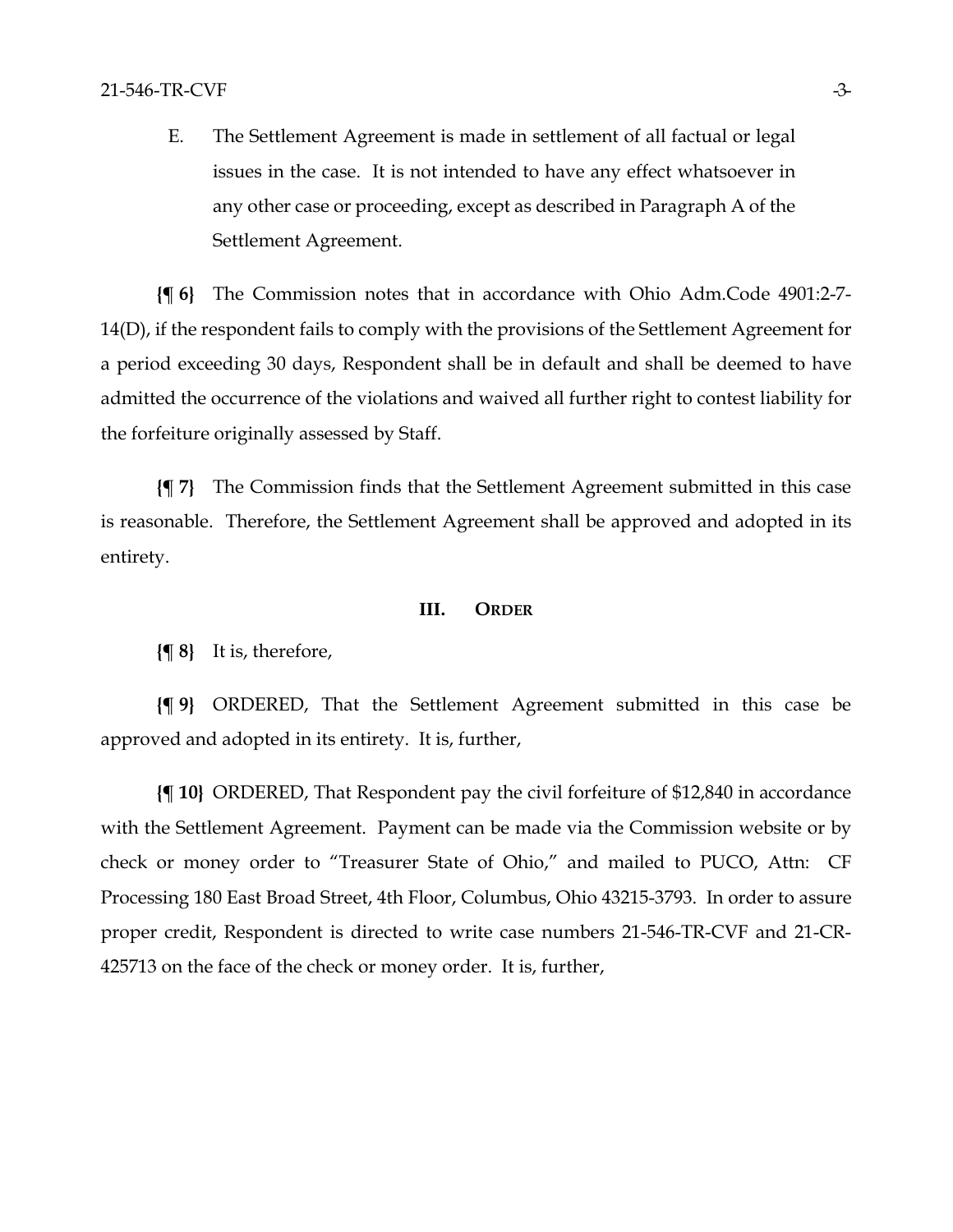**{¶ 11}** ORDERED, That a copy of this Finding and Order be served upon Respondent and all other interested parties of record.

COMMISSIONERS: *Approving:*  Jenifer French, Chair M. Beth Trombold Lawrence K. Friedeman Daniel R. Conway Dennis P. Deters

JMD/mef